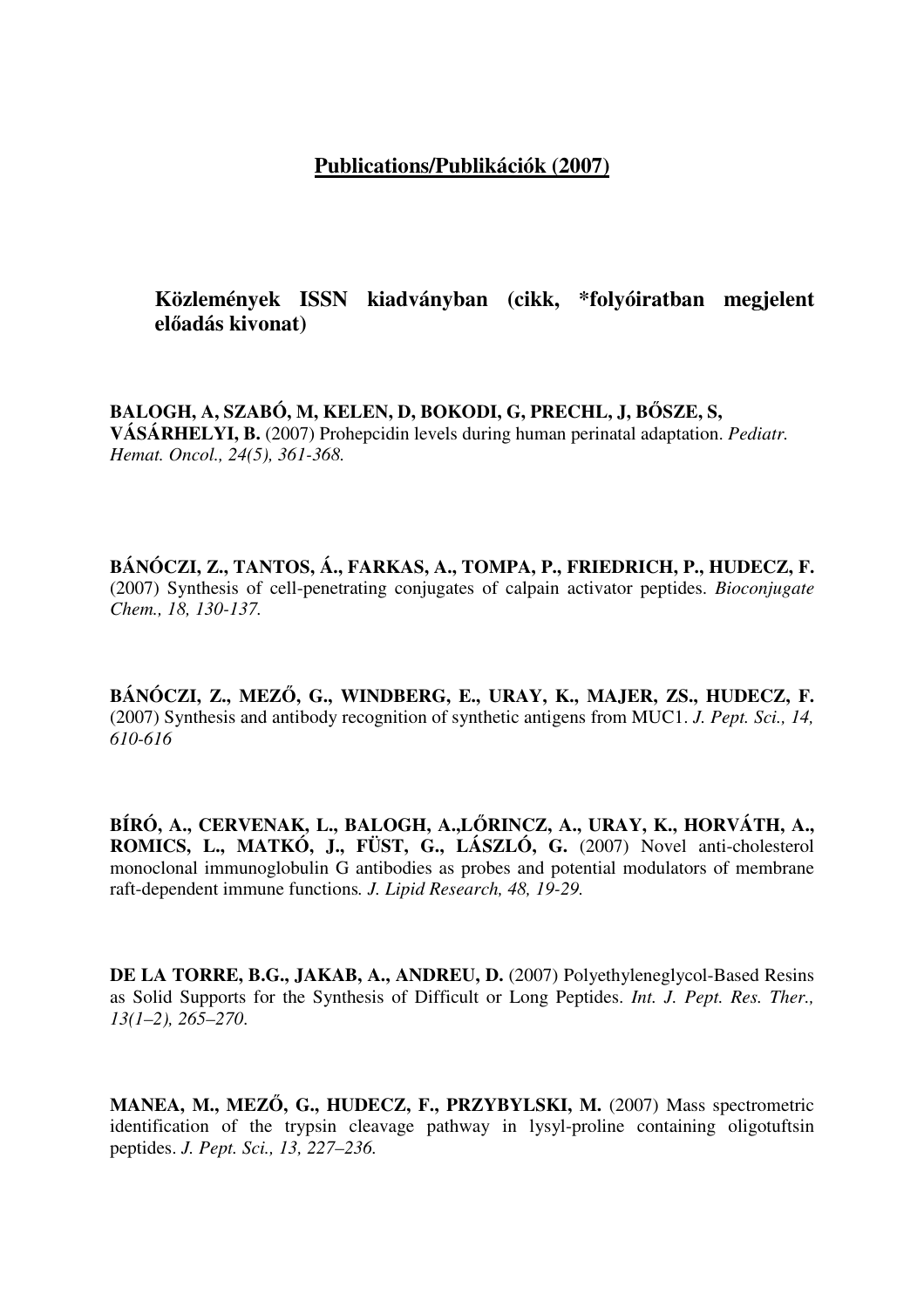**MAROKHÁZI, J., MIHALA, N., HUDECZ, F., FODOR, A., GRÁF, L., VENEKEI, I.** (2007) Cleavage site analysis of a serralysin-like protease, PrtA, from an insect pathogen Photorhabdus luminescens and development of a highly sensitive and specific substrate. *FEBS Journal, 274 (8), 1946-1956.*

**MEZ**Ő**, G., CZAJLIK, A., MANEA, M., JAKAB, A., FARKAS, V., MAJER, Zs., VASS, E., BODOR, A., KAPUVÁRI, B., BOLDIZSÁR, M., VINCZE, B., CSUKA, O., KOVÁCS, M., PRZYBYLSKI, M., PERCZEL, A., HUDECZ, F.** (2007) Structure, enzymatic stability and antitumor activity of sea lamprey GnRH-III and its dimer derivatives. *Peptides, 28, 806-820.*

**MIKLÁN, ZS., SZABÓ, R., ZSOLDOS-MADY V, BÁNÓCZI, Z., HUDECZ, F.** (2007) New ferrocene containing peptide conjugates: synthesis and effect on human leukemia (HL-60) cells. *Biopolymers, 88, 108-114.* 

**UDVARNOKI, K., CERVENAK, L., URAY, K., HUDECZ, F., KACSKOVICS, I., SPALLEK, R., SINGH, M., FÜST, G., PROHÁSZKA, Z**. (2007) Antibodies against Creactive protein cross-react with 60 kD heat shock proteins. *Clin. Vaccine Immunol., 14(4), 335-41.*

**T**Ő**KE, O., TUGYI, R., URAY, K., HUDECZ, F.** (2007) Solution structure of the all L- and D-amino acid-substituted mucin 2 epitope peptides. *Biochem. Biophys. Res. Commun., 358, 739-742.*

**SÜLI-VARGHA, H., SCHLOSSER, G., ILAŠ J.** (2007) 4-Diazepine-2,5-dione ring formation during solid phase synthesis of peptides containing aspartic acid β-benzyl ester. *J. Pept. Sci., 13(11), 742-748.*

**SZABÓ, I., SCHLOSSER, G., HUDECZ, F., MEZ**Ő **G.** (2007) Disulfide bond rearrangement during regioselective oxidation in PhS(O)Ph/CH3SiCl3 mixture for the synthesis of α-conotoxin GI. *Biopolymer (Peptide Science), 88, 20-28.*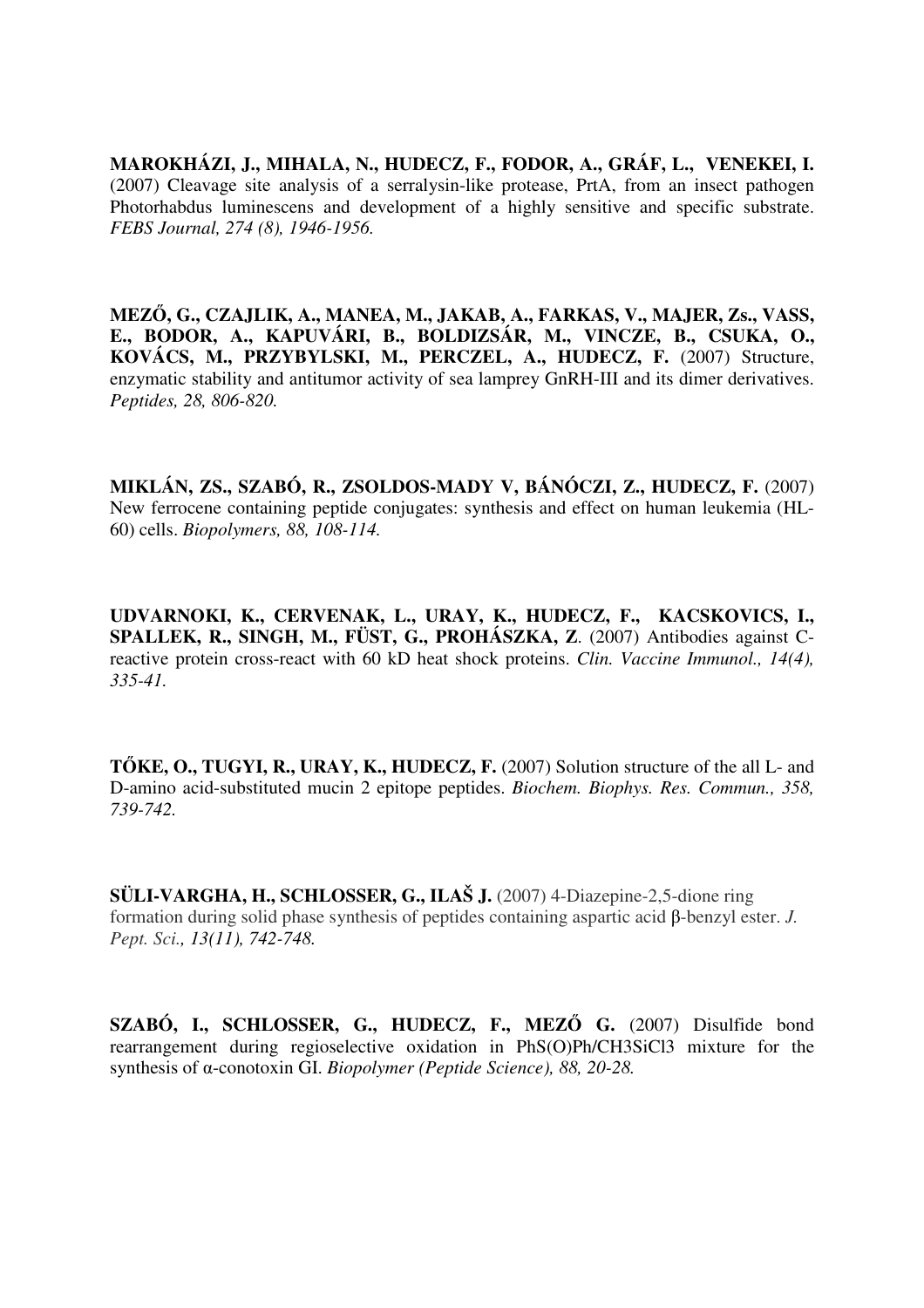**Közlemények ISBN kiadványban (könyv, könyvrészlet)**

**BAI, K.B., LÁNG, O., BIRINYI, J., LÁNG, J., SCHLOSSER, G., K**Ő**HIDAI, L., HUDECZ, F., MEZ**Ő**, G**. (2007) Chemotactic peptide based drug targeting of methotrexate*. Peptides 2006 (Ed.: K. Rolka, P. Rekowski, J. Silberring) Kenes International, Israel, 550- 551.*

**BARABÁS, O., NÉMETH-PONGRÁCZ, V., MAGYAR, A., HUDECZ, F., VÉRTESSY, B. G.** (2007) Role ofthe C-terminal conserved sequence motif in the function of dUTPase from Mason-Pfizer monkey retrovirus*. Peptides 2006 (Ed.: K. Rolka, P. Rekowski, J. Silberring) Kenes International, Israel, 704-705.*

**BARTOS, Á., URAY, K., HUDECZ, F.** (2007) Biotin-derivatives with enhanced solubility for the labelling of IgG Fc peptides. *Peptides 2006 (Ed.: K. Rolka, P. Rekowski, J. Silberring) Kenes International, Israel, 700-701.*

**BÁNÓCZI, Z., REIG, F., HUDECZ, F.** (2007) Interaction between penetratin and phospholipid bilayers. *Peptides 2006 (Ed.: K. Rolka, P. Rekowski, J. Silberring) Kenes International, Israel, 456-457.*

**B**Ő**SZE, SZ., MEZ**Ő**, G., SCHLOSSER, G., PÓCSFALVI, G., BALOGH, Á., PRECHL, J., HUDECZ, F., VÁSÁRHELYI, B.** (2007) Determination of hepcidin content of urine using ELISA and massspectrometry. *Peptides 2006 (Ed.: K.Rolka, P. Rekowski, J. Silberring) Kenes International, Israel, 702-703.*

**DE LA TORRE, B.G., JAKAB, A., ANDREU, D.** (2007) An evaluation of PEG-based solid supports for the synthesis of difficult and/or large peptides*. Peptides 2006 (Ed.: K. Rolka, P. Rekowski, J. Silberring) Kenes International, Israel, 766-777.*

**HORVÁTI, K., B**Ő**SZE, SZ., MEZ**Ő**, G., CACCAMO, N., DIELI, F., HUDECZ, F.** (2007) Synthesis and *in vitro* effect of peptides and peptide-conjugates from 16 kDa protein of *Mycobacterium tuberculosis* on IFN-gamma production. *Peptides 2006 (Ed.: K. Rolka, P. Rekowski, J. Silberring) Kenes International, Israel, 608-609.*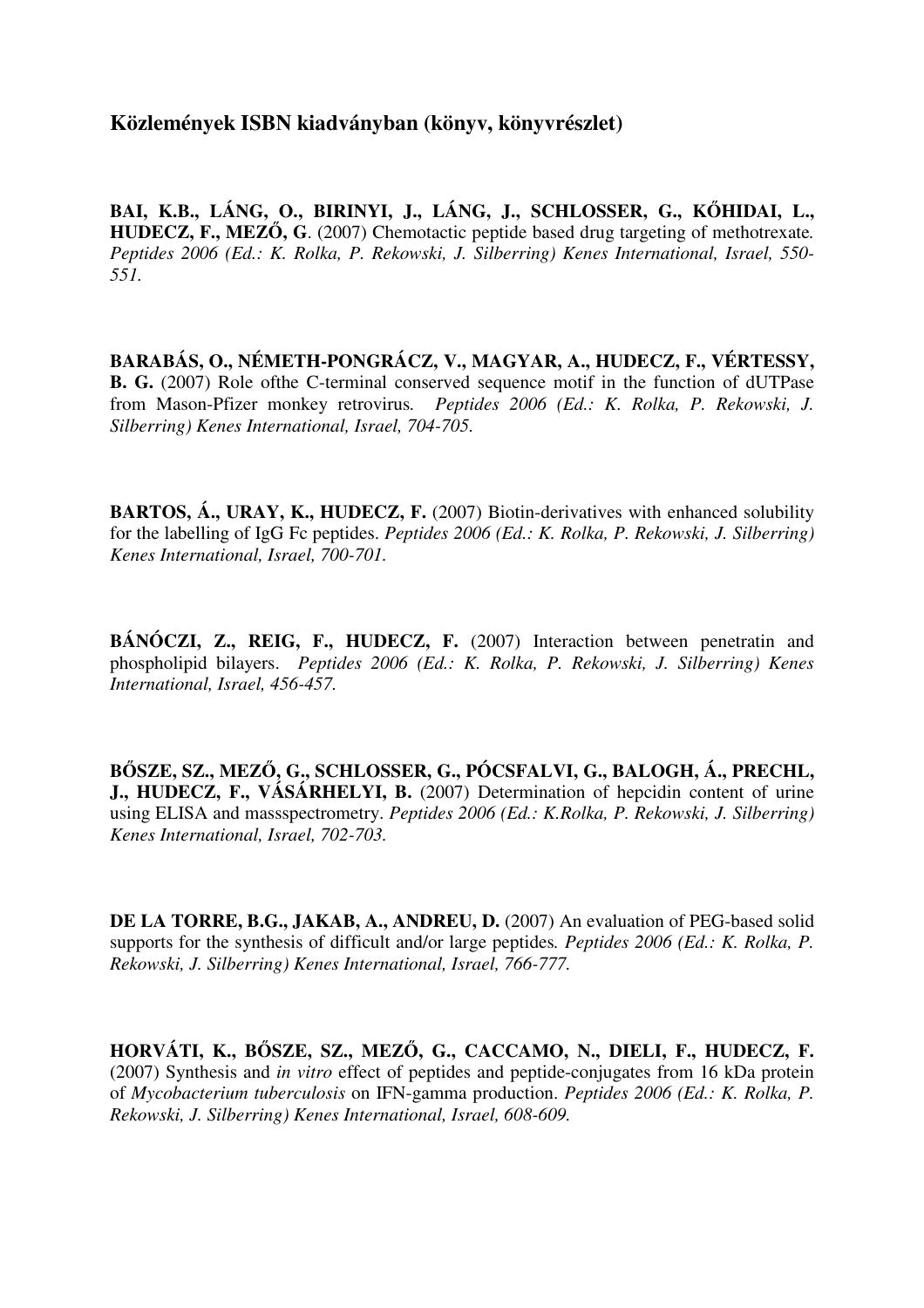**JAKAB, A., MEZ**Ő**, G., FEIJLBRIEF, M., WELLING-WESTER, S., ANDREU, D., ERDEI, A., MAJER, ZS., HUDECZ, F.** (2007) Synthesis and antibody recognition of cyclic constructs of epitope peptide 9-22 of *herpes simplex* virus gD. *Peptides 2006 (Ed.: K. Rolka, P. Rekowski, J. Silberring) Kenes International, Israel, 544-545.*

**LIGETI, M., BÉKÉSI, A., MAGYAR, A., HUDECZ, F., VÉRTESSY, B.G.** (2007) Synthesis of uracil-DNA specific endonuclease derived peptides for generation of enzyme specific antibodies. *Peptides 2006 (Ed.: K. Rolka, P. Rekowski, J. Silberring) Kenes International, Israel, 712-713.*

**LIGETI, M., MEZ**Ő**, G., MARKÓ, K., MADARÁSZ, E., HUDECZ, F.** (2007) Conjugation of a cyclic RGD derivative to branched chain polymeric polypeptide: synthesis and biological study of AK-(cyclo[RGDFC]). *Peptides 2006 (Ed.: K. Rolka, P. Rekowski, J. Silberring) Kenes International, Israel, 708-709.*

**MANEA, M., MEZ**Ő**, G., HUDECZ, F., PRZYBYLSKI, M.** (2007) Development and immunoanalytical characterization of bioconjugates comprising a ß-amyloid plaque specific epitope*. Peptides 2006 (Ed.: K. Rolka, P. Rekowski, J. Silberring) Kenes International, Israel*, *640-641.*

**MANSI, R., TESAURO, D., GALDIERO, S., MORELLI, G., BENEDETTI, E., VITIELLO, M.T., ISANTO, M., MEZO, G., URAY,. K, HUDECZ, F., GALDIERO, M.**  (2007) CPHV-1 vaccines based on peptide conjugates: synthesis and characterization. *Peptides 2006 (Ed.: K. Rolka, P. Rekowski, J. Silberring) Kenes International, Israel, 662- 663.*

**MEZ**Ő**, G., SZABÓ, I., BÕSZE, SZ., SZABÓ, R., BAI, K. B., KAPUVÁRI, B., JAKAB, A., BOLDIZSÁR, M., VINCZE, B., CSUKA, O., HUDECZ, F.** (2007) Drug delivery based on GnRH-III as targeting moiety. *Peptides 2006 (Ed.: K. Rolka, P. Rekowski, J. Silberring) Kenes International, Israel, 558-559.*

**MIHALA, N., ROSE, K.** (2007) Covalent capture of peptides without N-terminal Cys or Thr. *Peptides 2006 (Ed.: K. Rolka, P. Rekowski, J. Silberring) Kenes International, Israel, 314-315.*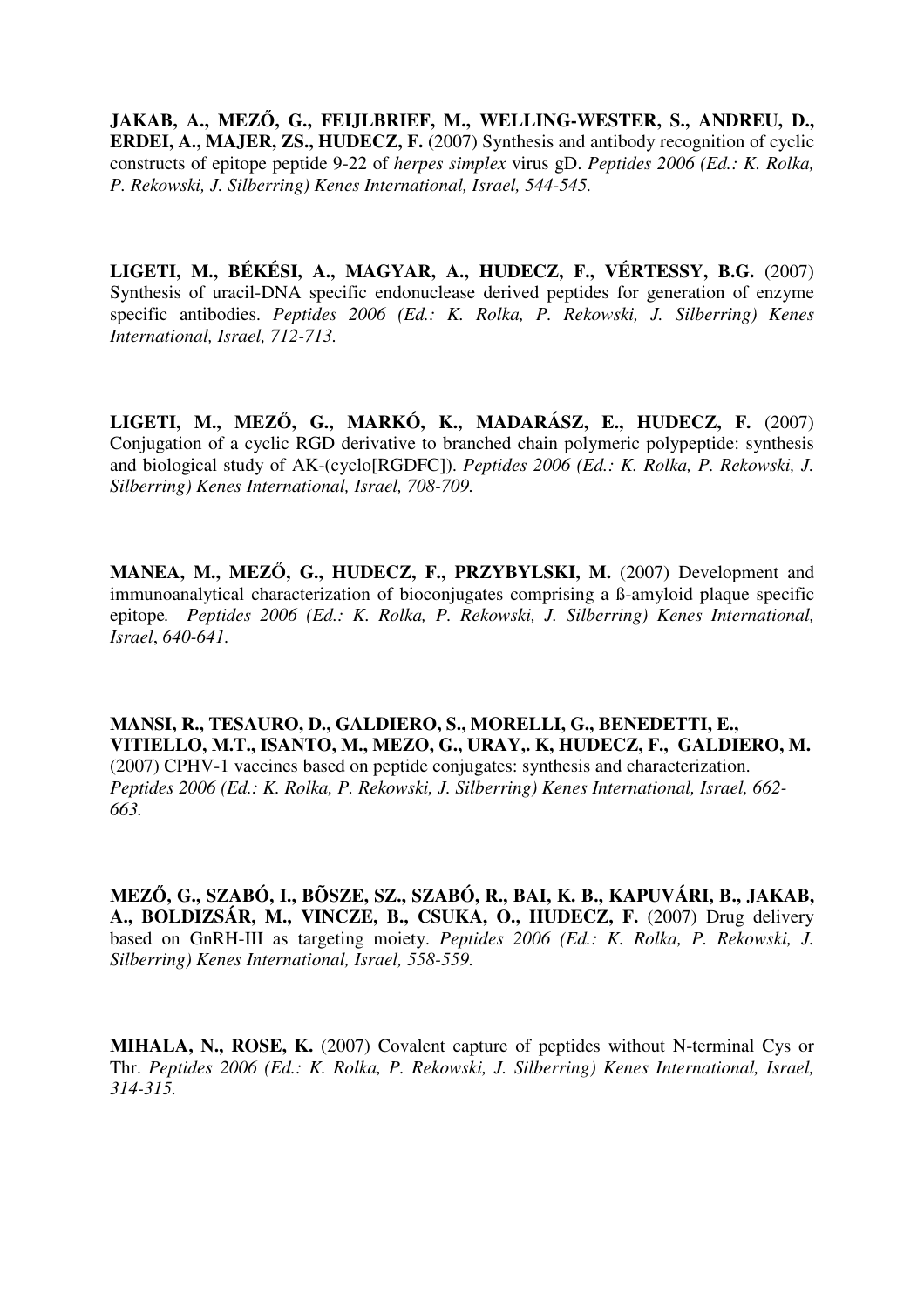**MIKLÁN, ZS., REMÉNYI, J., SCHLOSSER, G., ANDREU, D., HUDECZ, F.** (2007) Synthesis and *in vitro*antitumour activity of new antifolate drug – peptide conjugates*. Peptides 2006 (Ed.: K. Rolka, P. Rekowski, J. Silberring) Kenes International, Israel, 538- 539.*

**SZABÓ, I., BÕSZE, SZ., REMÉNYI, J., SCHLOSSER, G., HUDECZ, F., MEZÕ, G**. (2007) Synthesis and biological activity of new GNRH-III derivatives. *Peptides 2006 (Ed.: K. Rolka, P. Rekowski, J. Silberring) Kenes International, Israel, 548-549.*

**SZABÓ, R.** (2007) Fagocitózis vizsgálati módszerek I. "Fókuszban a kemotaxis" (Szerk. Dul Cs., Kőhidai L.) Budapest (ISBN-13: 978-963-06-1603-4)

**URAY, K., MIZUNO, M., GOTO, K., WINDBERG, E., INAZU, T., PERKINS, A., HUDECZ, F**.(2007) The influence of side chain glycosylation and flanking region modification on the antibody recognition of a MUC epitope. *Peptides 2006 (Ed.: K .Rolka, P. Rekowski, J. Silberring) Kenes International, Israel, 696-697.*

## **El**ő**adások, poszterek nemzetközi vagy hazai konferencián**

**BAI, K.B., BACSA, B., SZABO, I., BOSZE, SZ., SZABO, R., ORBÁN, E., HUDECZ, F, MEZO, G.** (2007) Drug delivery systems based on oligotuftsin carrier. *8 th German Peptide Symposium, Germany*

**BAI, K.B., LÁNG, O., K**Ő**HIDAI, L., HUDECZ, F., MEZ**Ő**, G.** (2007) Drug delivery and targeting, including the design, characterization and *in vitro* application of carrier systems. *9 th International Symposium, Solid Phase Synthesis, Complementary Solution Methods & Combinatorial Libraries, Norwich, UK)*

**BÁNÓCZI, Z., FARKAS, A., TANTOS, Á., ALEXA, A., TOMPA, P., FRIEDRICH, P., HUDECZ, F.** (2007) The application of oligoarginine calpain substrate conjugate for the measurement of intracellular calpain activity. 2<sup>nd</sup> European Conference on Chemistry for Life *Sciences, Wroclaw, Poland*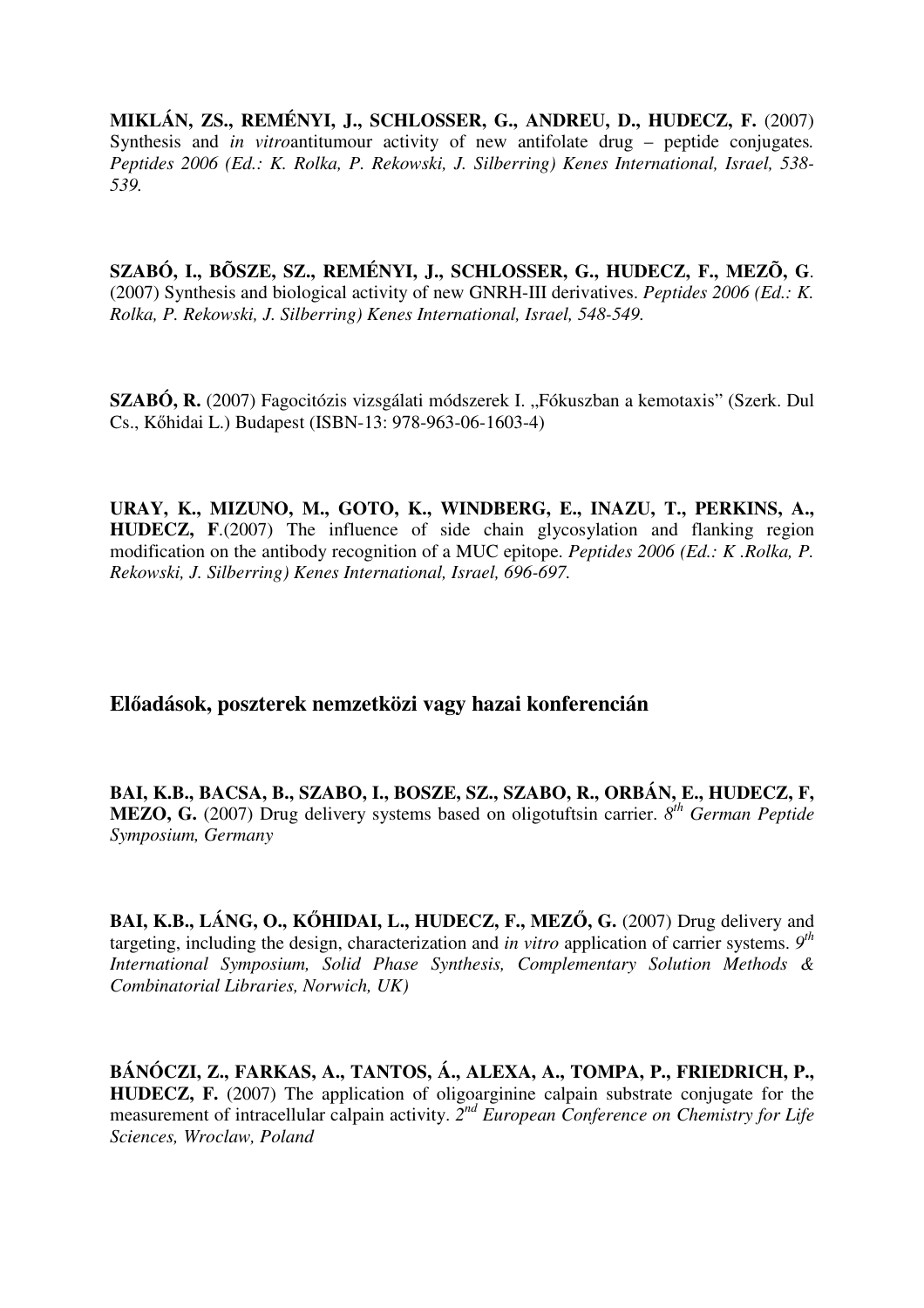**BÁNÓCZI, Z., PEREGI, B., GORKA-KERESKÉNYI, Á., REMÉNYI, J., ORBÁN, E.,**  HAZAI, L., SZÁNTAY, CS., HUDECZ, F. (2007) Synthesis and in vitro effect of oligoarginine conjugates with antitumor drugs. *2 nd Intracellular Delivery of Therapeutics Molecules, Grenoble, France*

**HILL, K., B**Ő**SZE, SZ,. HORVÁTI, K., HUDECZ, F., PÉNZES, Cs., SZABÓ, G., KISS É.** (2007) Interaction of membrane lipid and antibacterial peptide conjugates in Langmuir layers. *ESF-EMBO Symposium* "*Biological Surfaces and Interfaces*", *Sant Feliu de Guixols*, *Spain*

**HORVÁTI, K., MEZ**Ő**, G., SZABÓ, N., HUDECZ, F., B**Ő**SZE SZ**. (2007) Isoniazid and *p*-amino salicylyc acid-peptide conjugates: Synthesis and antimicrobial evaluation. *9 th International Symposium, Solid Phase Synthesis, Complementary Solution Methods & Combinatorial Libraries, Norwich, UK*

**HORVÁTI, K., B**Ő**SZE, SZ., EGERSZEGI, S.,. MEZ**Ő**, G., CACCAMO, N., DIELI F., HUDECZ, F.** (2007) *In vitro* effect of CD4+ and CD8+ epitope peptides and derivatives corresponding to the of 16kDa protein of *Mycobacterium tuberculosis* on PBMC. *Alexander von Humbolt Workshop, Mátraháza, Hungary*

**HUDECZ, F., MIKLÁN, ZS., BÁNÓCZI, Z., ORBÁN, E., REMÉNYI, J., SZABÓ, R., GARCIA, B., ANDREU, D., GAÁL, D.** (2007) Novel drug-peptide conjugates with antitumour or anti-parasite activity. 2<sup>nd</sup> European Conference on Chemistry for Life *Sciences,Wroclaw, Poland*

**MAGYAR, A., B**Ő**SZE, SZ., MEDZIHRADSZKY-SCHWEIGER, H., HUDECZ, F.**  (2007) Chemical analysis of pin-attached peptides before and after repeated bindings studies with ELISA. *EUROCOMBI4, Firenze, Italy* 

**MANEA M, MEZO G, HUDECZ F, PRZYBYLSKI M**. (2007) Influence of epitope topology and carrier type on the antigenic properties of bioconjugates containing a betaamyloid plaque-specific epitope. *8th German Peptide Symposium, Germany* 

**MANEA, M., SZABÓ, I., ORBÁN, E., B**Ő**SZE, SZ., SZABÓ, R., GAÁL, D., PRZYBYLSKI, M., HUDECZ, F.**, **MEZ**Ő**, G.** (2007) Development of multifunctional antitumour drug conjugates for cancer therapy. *9 th International Symposium on Solid Phase*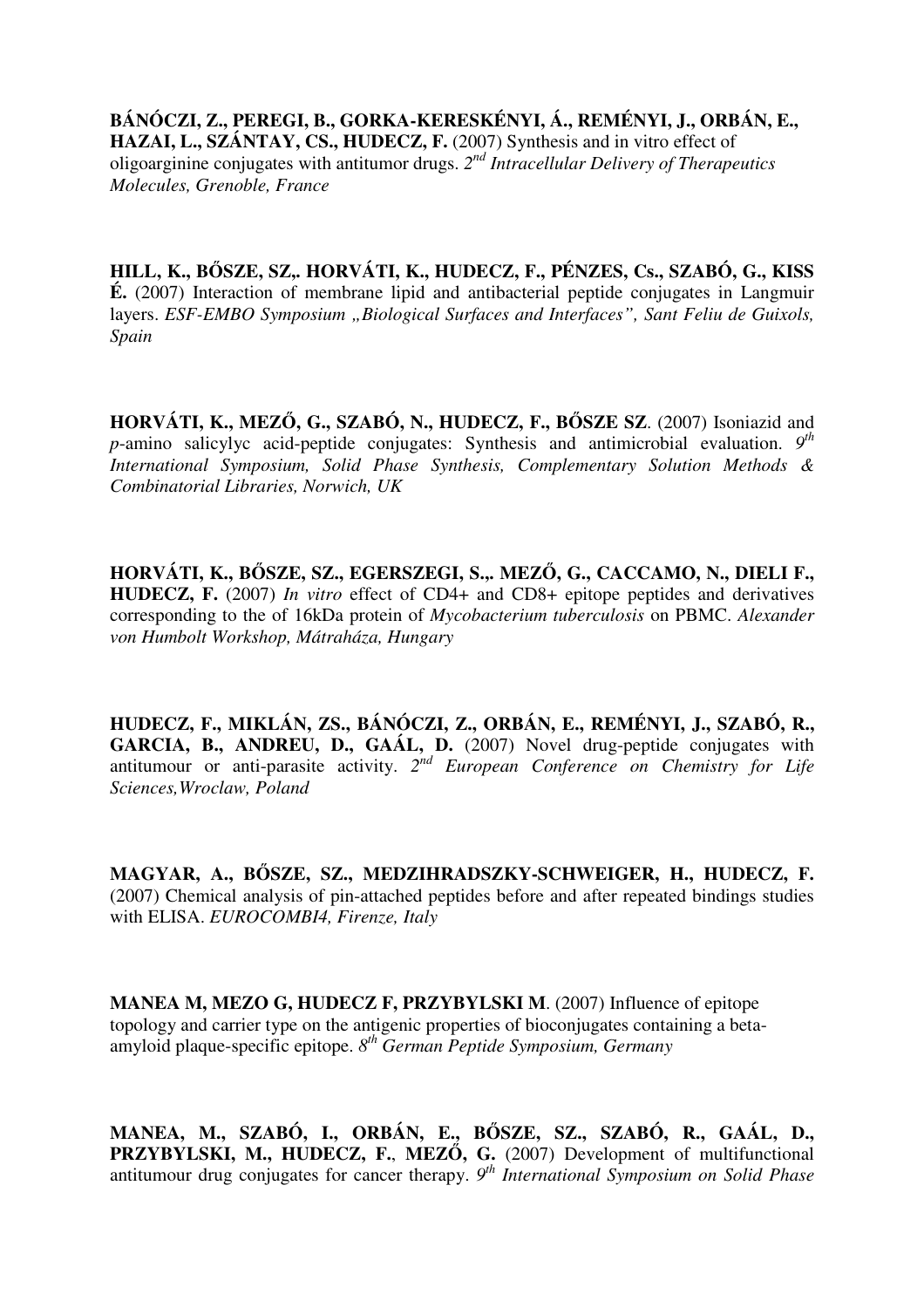**MEZ**Ő**, G.** (2007) Multifunctional drug delivery systems for cancer therapy. *Advanced Drug Delivery & Drug Targeting Course, Groningen, The Netherlands* 

**ORBÁN, E., MIKLÁN, ZS., SZABÓ, R., B**Ő**SZE, SZ., HUDECZ, F.** (2007) The effect and cellular uptake of daunomycin-oligoarginine conjugate with oxime linkage on HepG2 and HL-60 tumour cells in vitro. 9<sup>th</sup> International Symposium, Solid Phase Synthesis, *Complementary Solution Methods & Combinatorial Libraries, Norwich, UK*

**SZABÓ, I., B**Ő**SZE, SZ., SZABÓ, R., BAI, K.B., KOVÁCS, M., VINCZE, B., BOLDIZSÁR, M., KAPUVÁRI, B., CSUKA, O., HUDECZ, F., MEZ**Ő**, G.** (2007) Antiproliferative effect of GnRH-III and GnRH-II peptide derivatives on MCF-7 and HT-29 cells. *9 th International Symposium, Solid Phase Synthesis, Complementary Solution Methods & Combinatorial Libraries, Norwich, UK*

**SZABÓ, R., REMÉNYI, J., MEZ**Ő**, G., HUDECZ, F.** (2007) Delivery of daunomycinpolypeptide conjugate into J774 murine and MonoMac human macrophage cells. *9 th International Symposium, Solid Phase Synthesis, Complementary Solution Methods & Combinatorial Libraries, Norwich, UK*

**URAY, K., TUGYI, R., T**Ő**KE, O., HUDECZ, F.** (2007) Influence of flanking region modification on the antibody recognition and secondary structure of a mucin 2 epitope. *Biologically Active Peptides X, Prague, Czech Republic* 

## **El**ő**adások munkabizottsági üléseken, intézményekben**

**BAI, K.B., SZABÓ, R., LÁNG, O., K**Ő**HIDAI, L., HUDECZ, F., MEZ**Ő**, G.** (2007) Célzott sejtbejuttatásra alkalmas, új tuftsin alapú biokonjugátumok kemotaxisának és sejtbejutásának tanulmányozása. *Peptidkémiai Munkabizottság tudományos ülése, Balatonszemes, Magyarország*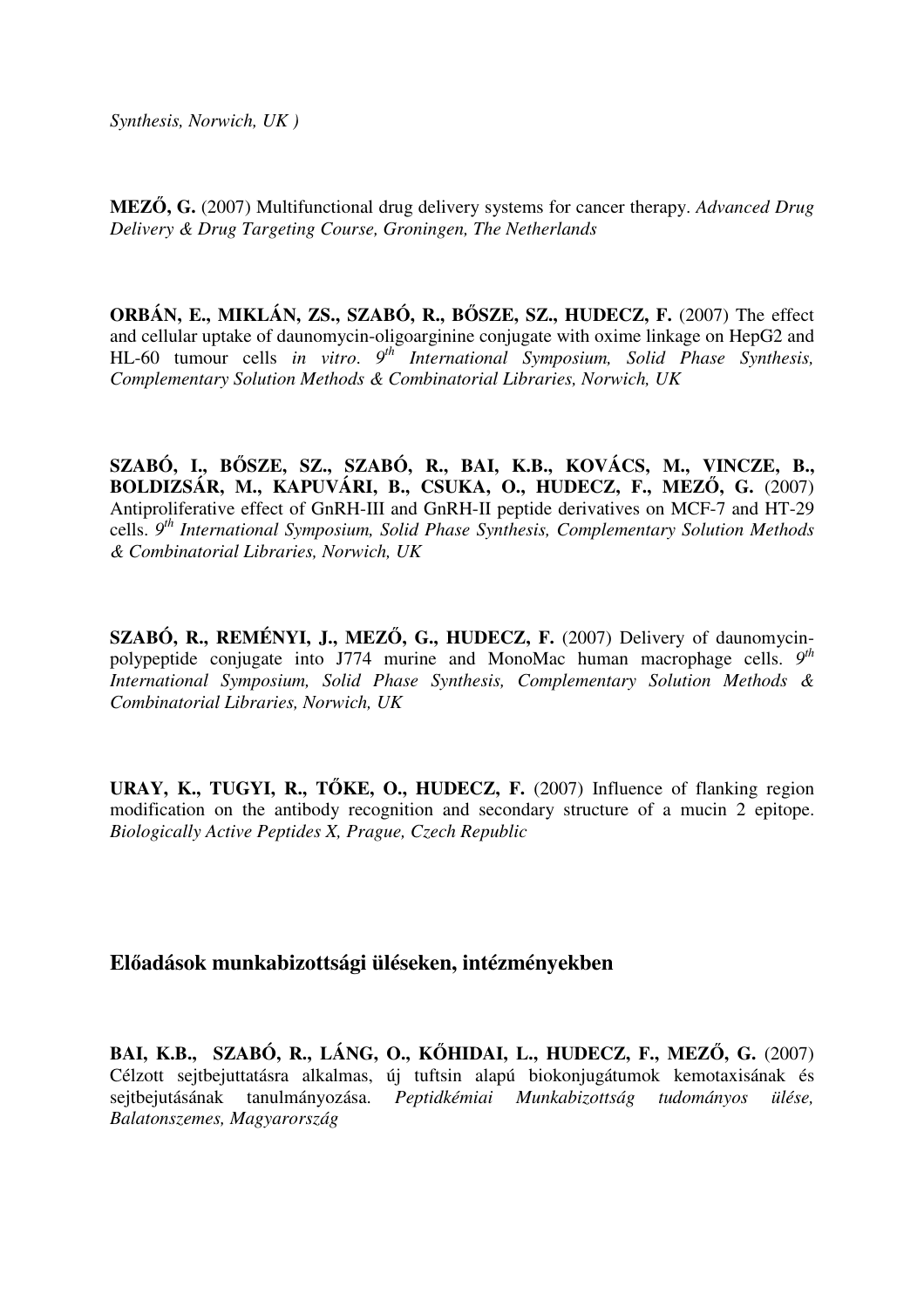**BARTOS, Á., URAY, K., HUDECZ, F.** (2007) IgG peptidek oldhatóságának növelése etilénglikol származékokkal. *MKE Centenáriumi Vegyészkonferencia, Sopron, Magyarország* 

**BARTOS, Á., URAY, K., HUDECZ, F.** Peptidek szolubilizálása és biotinnal való jelölése. *Peptidkémiai Munkabizottság tudományos ülése, Balatonszemes, Magyarország* 

**BÁNÓCZI, Z., FARKAS, A., TANTOS, Á., ALEXA, A., FRIEDRICH, P., HUDECZ , F.**  (2007) Új sejtpenetráló kalpain-szubsztrát szintézise és vizsgálata. *Peptidkémiai Munkabizottság tudományos ülése, Balatonszemes, Magyarország* 

**BENYHE, S., MAGYAR, A., BOJNIK, E., TÓTH, G., BORSODI, A.** (2007) Evolúciós változékonyság opioid peptidekben. *Peptidkémiai Munkabizottság tudományos ülése, Balatonszemes, Magyarország* 

**B**Ő**SZE, SZ., HORVÁTI, K., SZABÓ, N., MEZ**Ő**, G., CSÍK, G., SZABADKA, Z., GROLMUSZ, V., HUDECZ, F., VARGA, B., VÉRTESSY, B.** (2007) *Mycobacterium tuberculosis* túléléséhez elengedhetetlen fehérjéket gátló, *in silico* meghatározott ligandok *in vitro* hatása HRv37 törzsön és humán sejteken. *Peptidkémiai Munkabizottság tudományos ülése, Balatonszemes, Magyarország* 

**HILL, K., PÉNZES, CS., SZABÓ, G., HORVÁTI, K., B**Ő**SZE, SZ., HUDECZ, F., SZABADKA, Z., GROLMUSZ, V., VARGA, B., VÉRTESSY, B., KISS, É.** (2007) *Mycobacterium tuberculosis* túléléséhez elengedhetetlen fehérjéket gátló, *in silico* meghatározott ligandok és izoniazid-konjugátumok lipiddel való kölcsönhatásának vizsgálata monorétegekben. *Peptidkémiai Munkabizottság tudományos ülése, Balatonszemes, Magyarország* 

**HORVÁTI, K., B**Ő**SZE, SZ., SZABÓ, N., MEZ**Ő**, G., CSÍK, G., HUDECZ, F.** (2007) Módosított izoniazid vegyületek *in vitro* hatása *Mycobacterium tuberculosis* HRv37 törzsön és humán sejteken. *Peptidkémiai Munkabizottság tudományos ülése, Balatonszemes, Magyarország* 

**KAPUVÁRI, B., MEZ**Ő**, G., VINCZE, B.,** (2007) Az MI-1892 GnRH antagonista dimer származékainak és konjugátumainak szintézise. *Peptidkémiai Munkabizottság tudományos ülése, Balatonszemes, Magyarország*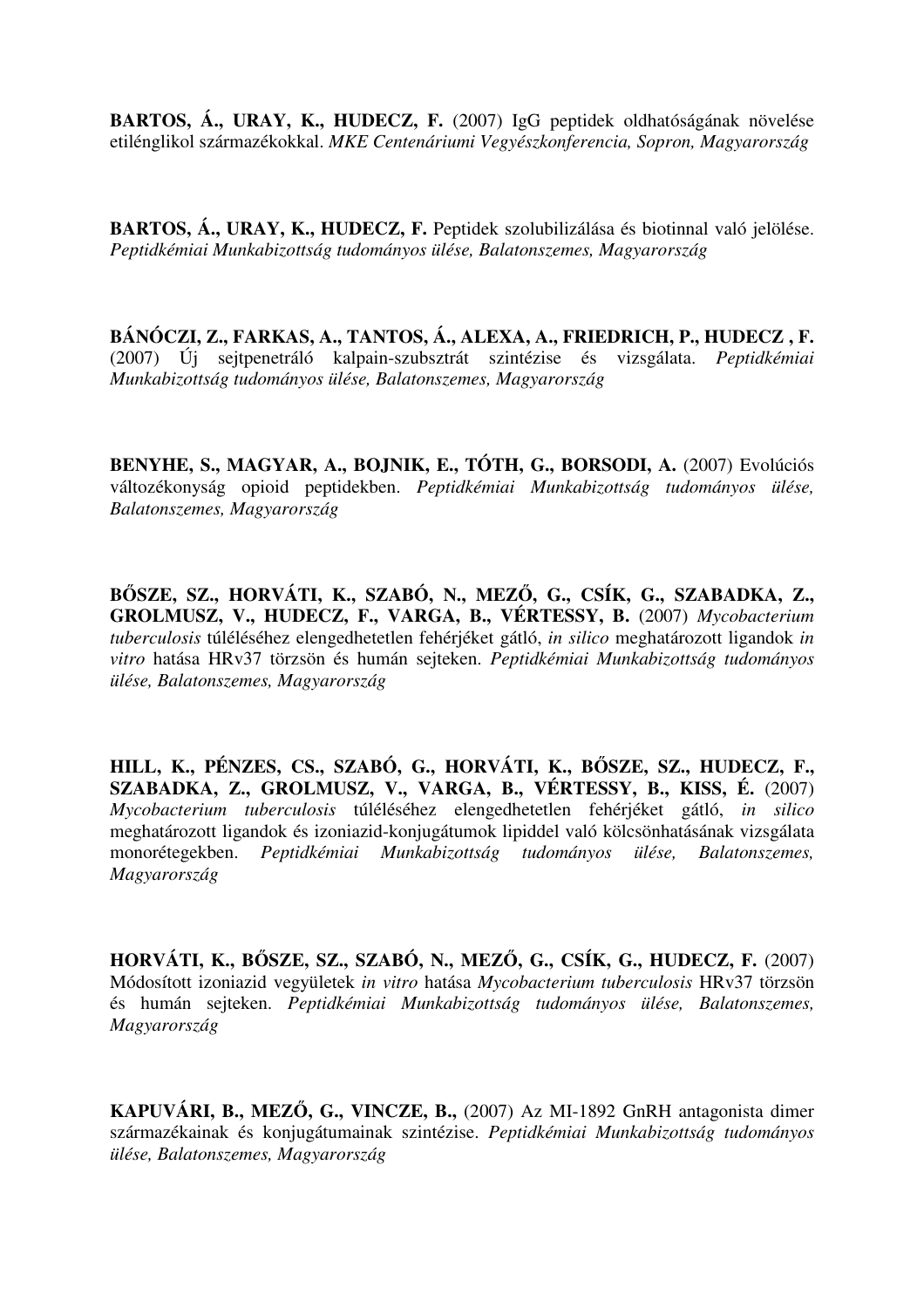**KAPUVÁRI, B., SZABÓ, I., VINCZE, B., KOVÁCS, M., BOLDOZSÁR, M., CSUKA, O., B**Ő**SZE, SZ., GAÁL, D., SZABÓ, R., TÓTH, G., MEZ**Ő**, G.** (2007) Tumor-szelektív GnRH analógok dimer származékainak szintézise és antitumor hatásának vizsgálata *in vitro*. *Magyar Onkológus Társaság XXVII. Jubileumi Kongresszusa, Budapest, Magyarország*

**K**Ő**HIDAI, L., MATLAKOVICS, B.,, BAI, K.,B., LÁNG, O., HUDECZ, F., MEZ**Ő**, G.** (2007) Tuftsin oldalláncot tartalmazó konjugátumok alkalmazhatóságának vizsgálata kemotaktikus drug targetingben. *Peptidkémiai Munkabizottság tudományos ülése, Balatonszemes, Magyarország*

**LAJKÓ, E., ANDÓDY, K., SZABÓ, I., MEZ**Ő**, G., K**Ő**HIDAI, L.** (2007) GnRH analógok kemotaktikus hatásának összehasonlító vizsgálata *Tetrahymena pyriformis* protozoonon és Mono Mac 6 humán monocita sejtvonalon. *Peptidkémiai Munkabizottság tudományos ülése, Balatonszemes, Magyarország* 

**MEZ**Ő**, G., MANEA, M., ORBÁN, E., SZABÓ, R., SZABÓ, I., GAÁL, D., HUDECZ, F., B**Ő**SZE, SZ.,** (2007) Daunomicint tartalmazó GnRH-III konjugátumok szintézise és vizsgálata. *Peptidkémiai Munkabizottság tudományos ülése, Balatonszemes, Magyarország* 

**MIHALA, N., DUFOUR, B., ROSE, K.** (2007) *"Covalent capture". Peptidkémiai Munkabizottság tudományos ülése, Balatonszemes, Magyarország* 

**MIKLÁN ZS., BÁNÓCZI Z., SCHLOSSER G., REMÉNYI J., SZABÓ R., ORBÁN E., MEZ**Ő **G., HUDECZ F.** (2007) Új daunomicin származékok és peptid konjugátumok szintézise, in vitro tumorellenes hatása. *Medichem2 Zárókonferencia, Budapest, Magyarország* 

**MIKLÁN. ZS., GARCIA, B., ANDREU, D., HUDECZ, F.** (2007) Egy új folsav antagonista - pemetrexed - peptid konjugátumainak szintézise és analitikai jellemzése. *Peptidkémiai Munkabizottság tudományos ülése, Balatonszemes, Magyarország* 

**MIKLÁN ZS., SZABÓ R., GARCIA B., ANDREU D., HUDECZ F.** (2007) Új pemetrexed – peptid konjugátumok szintézise és hatása tumorsejtekre *in vitro*. *Centenáriumi Vegyészkonferencia, Sopron, Magyarország*